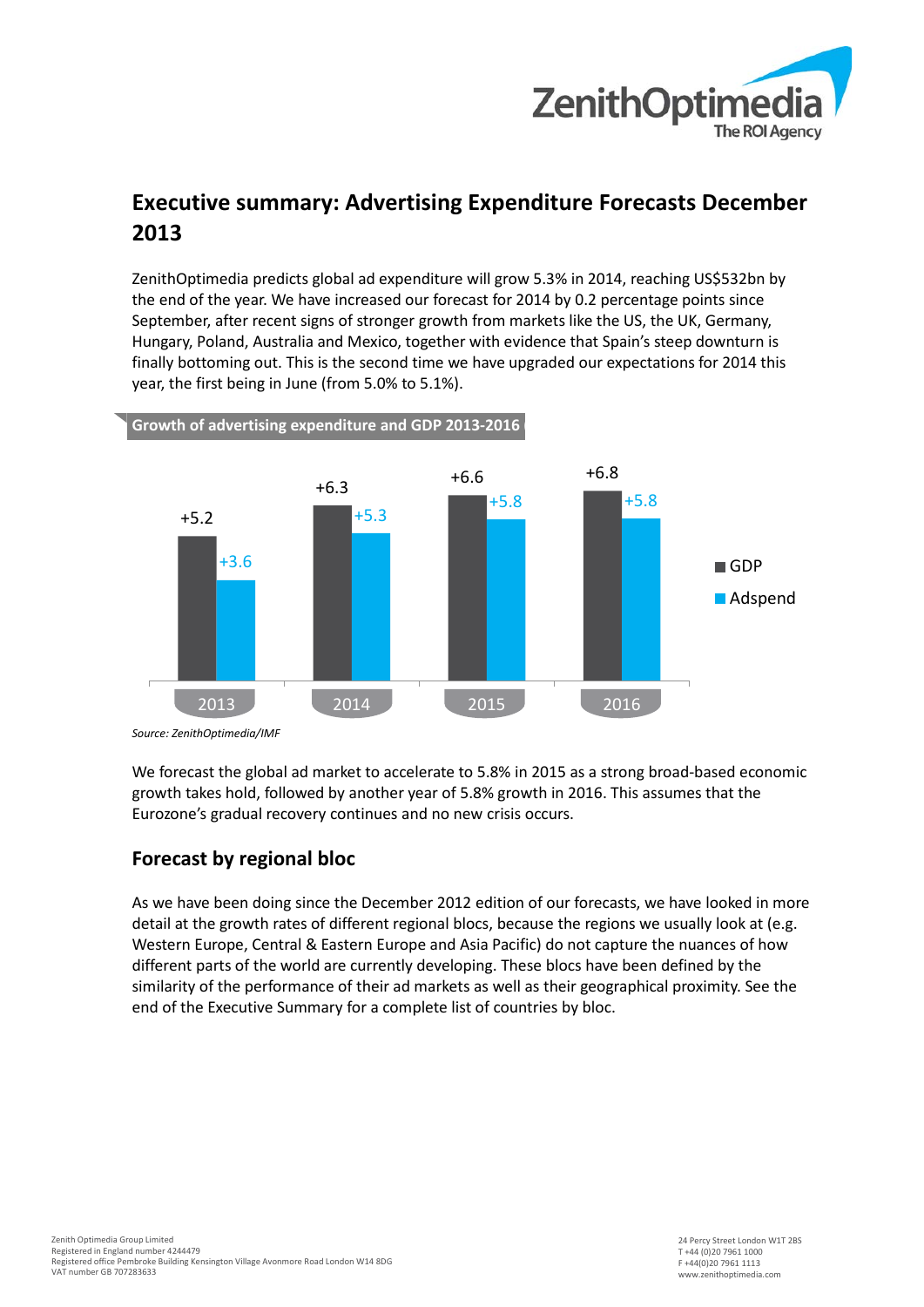



*Source: ZenithOptimedia*

#### **Peripheral Eurozone**

In Europe we have separated out the 'PIIGS' markets (Portugal, Ireland, Italy, Greece and Spain), which have faced the full brunt of the Eurozone crisis, into the Peripheral Eurozone. Their ad markets have fallen even more sharply than their economies, as local advertisers cut back to reduce losses and preserve cash, and multinationals withdraw budgets to redeploy in more economically healthy regions. We estimate that ad expenditure in Peripheral Eurozone fell by 11.1% in 2013. 2014 looks a lot better, with ad expenditure forecast to shrink by just 0.9%, followed by a slow recovery of 1.8% growth in 2015 and 2.5% growth in 2016. This assumes that the Eurozone avoids disaster over our forecast period, and in particular assumes that no country crashes out of the euro, or falls into disorderly default on its debts.

#### **Northern & Central Europe**

Our next bloc – Northern & Central Europe – includes the rest of Western Europe, as well as Central European countries like the Czech Republic, Hungary and Poland, which are currently performing more like countries such as France, Germany or the UK than the much-faster growing markets of Eastern Europe, such as Russia and Ukraine. This is partly because many of these Central European markets are in the Eurozone, and because they have strong trading links with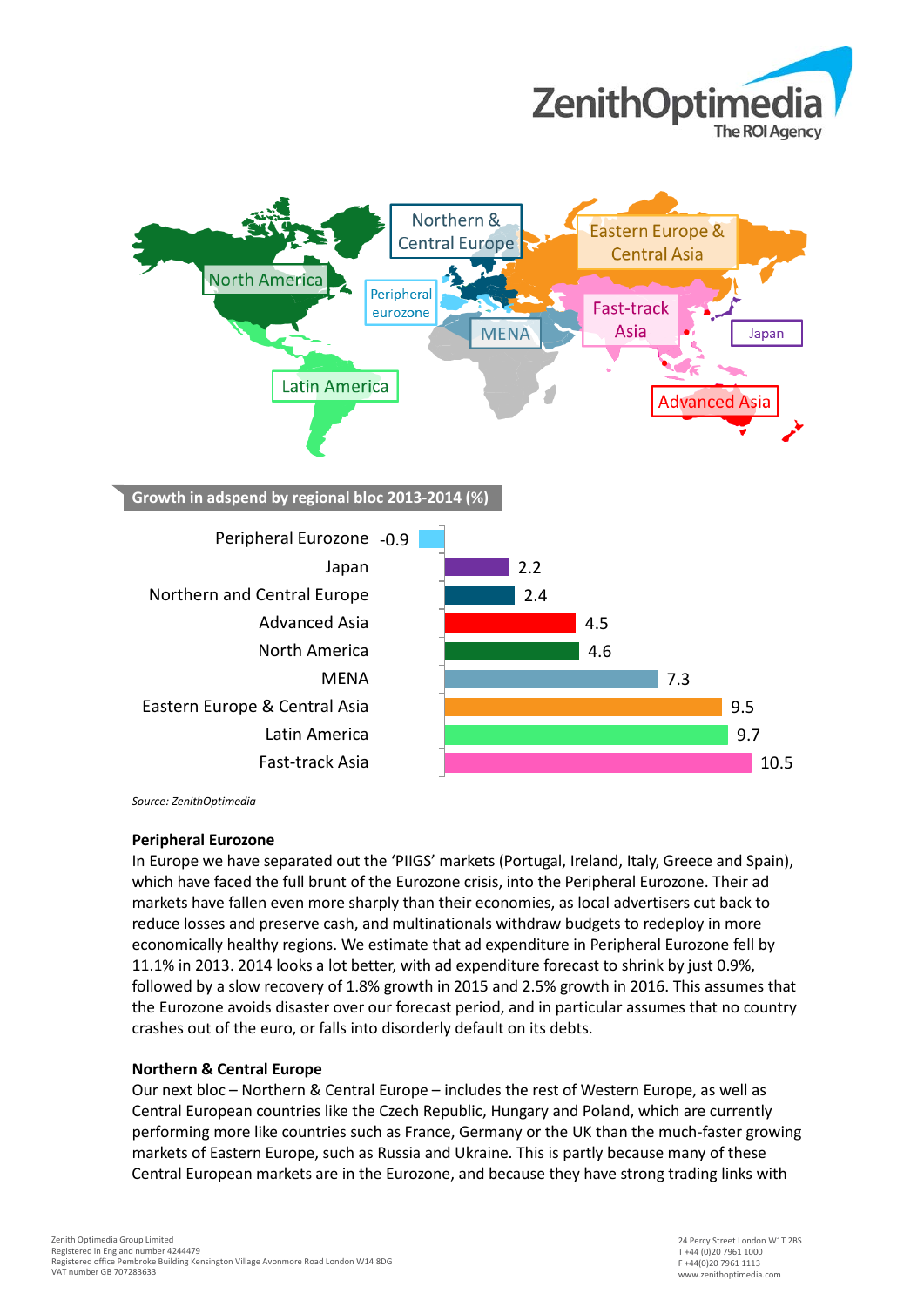

Western Europe. Recent signs of life in the Eurozone economy have encouraged advertisers to think about increasing their budgets again, after keeping them on hold for the last two years. After 0.1% growth in 2013 we expect ad expenditure in Northern & Central Europe to rise 2.4% in 2014, followed by 2.6% growth in 2015 and 2.8% in 2016.

### **Eastern Europe & Central Asia**

Eastern European advertising markets, such as Russia and Ukraine, generally recovered quickly after the 2009 downturn and have since continued their healthy pace of growth, largely (though not entirely) unaffected by the problems in the Eurozone. Their near neighbours in Central Asia, such as Azerbaijan and Kazakhstan, have behaved very similarly, so we have gathered them together under the Eastern Europe & Central Asia bloc. We expect this bloc to have grown 11.7% by the end of 2013, followed by 8%-10% growth for the rest of our forecast period.

#### **Japan**

Japan behaves differently enough from other markets in Asia to be treated separately. Despite recent measures of economic stimulus Japan remains stuck in its rut of persistent low growth. Japan grew 2.1% in 2013, and we expect the growth rate to remain at 2% a year through to 2016.

#### **Advanced Asia**

Apart from Japan, there are five countries in Asia with developed economies and advanced ad markets that we have placed in a group called Advanced Asia: Australia, New Zealand, Hong Kong, Singapore and South Korea. Growth here has been a disappointing 1.3% in 2013, after a period of heightened tension between North Korea and its neighbours caused advertisers in South Korea to cancel or postpone several campaigns. We forecast a much healthier 4.5% growth in 2014, followed by 6.6% growth in 2015 and 4.8% growth in 2016.

#### **Fast-track Asia**

We characterise the rest of Asia as Fast-track Asia (China, India, Indonesia, Malaysia, Pakistan, Philippines, Taiwan, Thailand and Vietnam). These economies are growing extremely rapidly as they adopt Western technology and practices, often leap-frogging over superseded technology that has become entrenched in more developed economies, while benefiting from the rapid inflow of funds from investors hoping to tap into this growth. Fast-track Asia barely noticed the 2009 downturn (ad expenditure grew by 7.2% that year) and since then has grown comfortably at double-digit rates. We estimate that ad expenditure in Fast-track Asia has grown 10.7% in 2013, followed by 10% to 12% annual growth in 2014 to 2016.

We have not changed the definition of North America, Latin America or the Middle East & North Africa (MENA) in this analysis.

#### **North America**

Adspend is more robust in North America than in precarious Europe. Adspend has grown 3.3% in 2013, and we forecast a strong 4.6% in 2014, boosted by the Winter Olympics and mid-term elections, followed by another year of 4.6% growth in 2015 and 4.1% growth in 2016.

#### **Latin America**

Similar to Eastern Europe & Central Asia and Fast-track Asia, Latin America is a region with rapidly growing economic output, and its ad market is growing at a similar rate. After an estimated 8.0% growth this year, we forecast annual growth of between 10% and 13% over the next three years.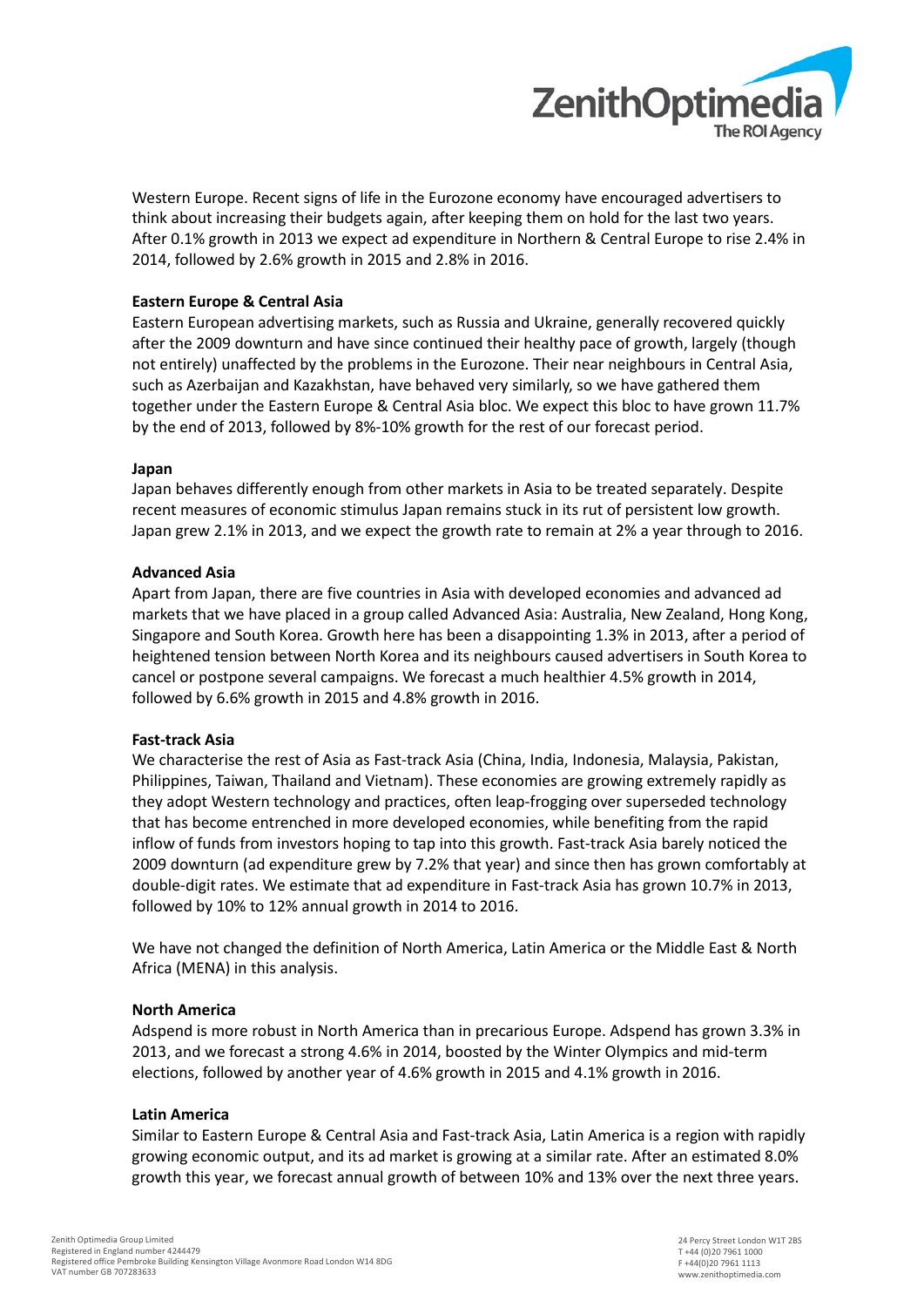

### **MENA**

After the Arab Spring began in December 2010, advertising markets in Middle East & North Africa were constrained by the region's social and political turmoil, which left many advertisers cautious about attracting negative attention. Adspend shrank 14.9% in 2011, and grew a meagre 1.4% in 2012. Earlier this year we detected an increase in confidence and activity from international and domestic advertisers, and the violence in Egypt did not derail this recovery. We forecast 4.7% growth in ad expenditure this year, firming up to 7.3% in 2014, though we expect more muted 3% annual growth in 2015 and 2016.



*Source: ZenithOptimedia*

In the medium term we can divide our blocs into three categories: low growth, steady growth and rapid growth. The low-growth regions are the Peripheral Eurozone, Northern & Central Europe and Japan, which we forecast to grow by between 1% and 3% a year between 2013 and 2016. North America, Advanced Asia and the Middle East & Africa are the steady-growth regions, and we forecast these to grow at 4%-5% a year. Meanwhile the rapid-growth regions – Eastern Europe & Central Asia, Fast-track Asia and Latin America – are on track to grow at 9% -11% a year.

## **Forecast by leading advertising markets**

Despite the rapid growth of the Rising Markets\*, the US is still the biggest contributor of new ad dollars to the global market. Between 2013 and 2016 we expect the US to contribute 26% of the US\$90bn that will be added to global adspend. After the US, however, the biggest contributors are much younger and more dynamic. China comes second, accounting for 16% of additional ad dollars over this period, followed by Argentina and Indonesia, accounting for 7% each.

Seven of the ten largest contributors will be Rising Markets, contributing 42% of new adspend over the next three years. Overall, we forecast Rising Markets to contribute 61% of additional ad expenditure between 2013 and 2016, and to increase their share of the global market from 35% to 39%.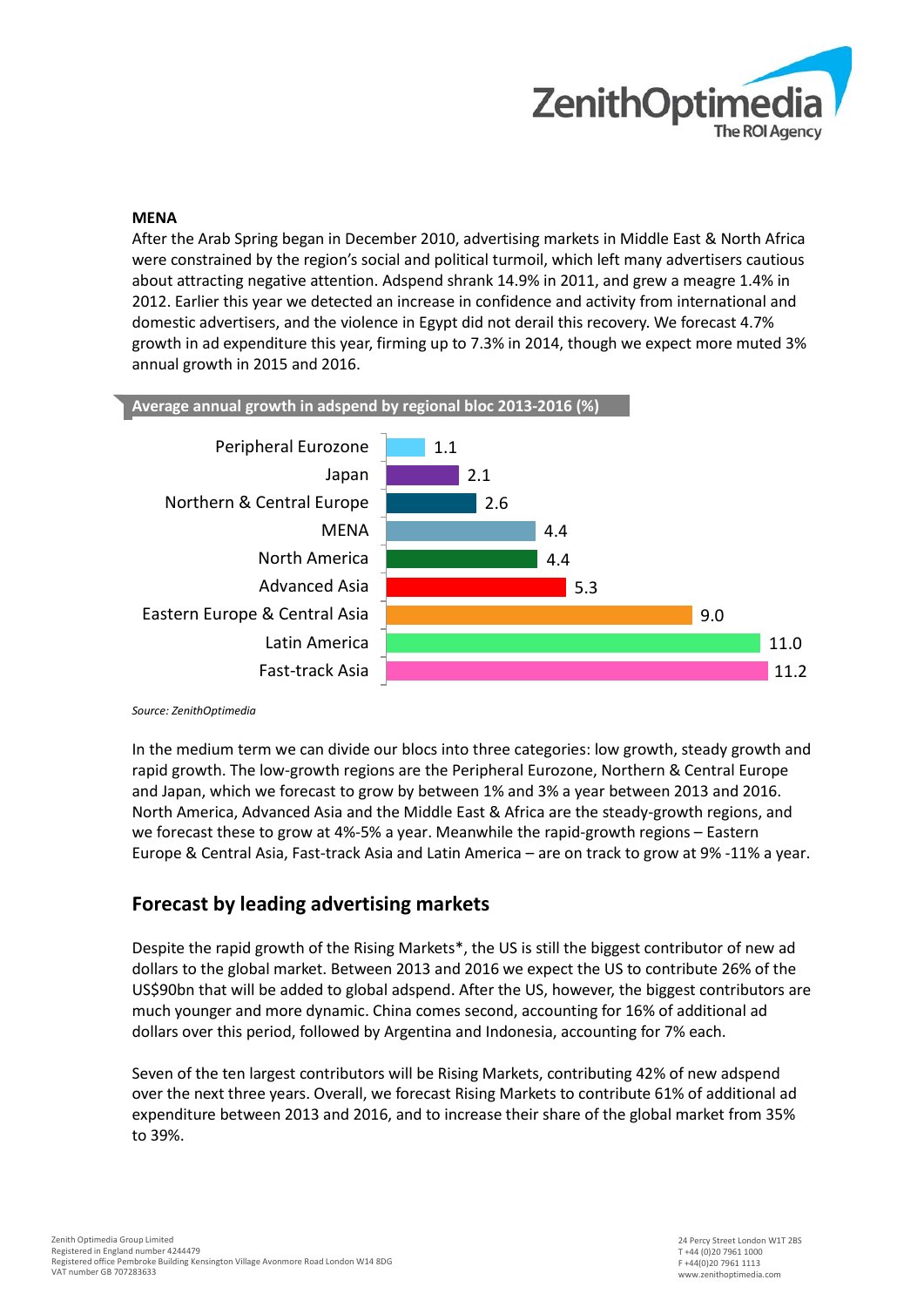



*Source: ZenithOptimedia*

**Top ten ad markets**

In 2013 France is the eighth-largest ad market in the world and Canada is ninth. By 2016 we expect France to have fallen to twelfth and Canada to eleventh, pushed out of the top ten by Russia and Indonesia. We expect Russia to rise from eleventh place in 2013 to ninth in 2016, while Indonesia rises from twelfth to tenth over the same period. Meanwhile South Korea will rise from tenth to eighth.

| 2013            |               | <b>Adspend</b> | 2016           |               | <b>Adspend</b> |
|-----------------|---------------|----------------|----------------|---------------|----------------|
| И               | <b>USA</b>    | 166,905        | П              | <b>USA</b>    | 190,269        |
| $\overline{2}$  | Japan         | 52,838         | $\overline{2}$ | Japan         | 56,252         |
| 3               | China         | 40,948         | 3              | China         | 55,356         |
| 4               | Germany       | 23,184         | 4              | Germany       | 24,145         |
| 5               | UK.           | 20,345         | 5              | <b>UK</b>     | 23,955         |
| $6\phantom{1}6$ | <b>Brazil</b> | 15,859         | 6              | <b>Brazil</b> | 18,887         |
| 7               | Australia     | 13,072         | 7              | Australia     | 14,264         |
| 8               | France        | 12,145         | 8              | South Korea   | 13,795         |
| 9               | Canada        | 11,589         | 9              | Russia        | 13,385         |
| <b>10</b>       | South Korea   | 10,612         | 10             | Indonesia     | 13,338         |

*US\$ million, current prices. Currency conversion at 2012 average rates.*

*Source: ZenithOptimedia*

### **Global advertising expenditure by medium**

The internet is still the fastest growing medium by some distance. It will have grown 15.8% by the end of 2013, and we forecast an average of 15% annual growth for 2014 to 2016.

Display is the fastest-growing sub-category, with 19% annual growth, thanks partly to the rapid rise of social media advertising, which is growing at 28% a year. Measurement agencies are investing in research that should measure consumers' exposure to traditional display ads more accurately, and track their exposure to video ads across desktop computers, tablets and television screens. Some broadcasters are starting to trade packages that include both online video and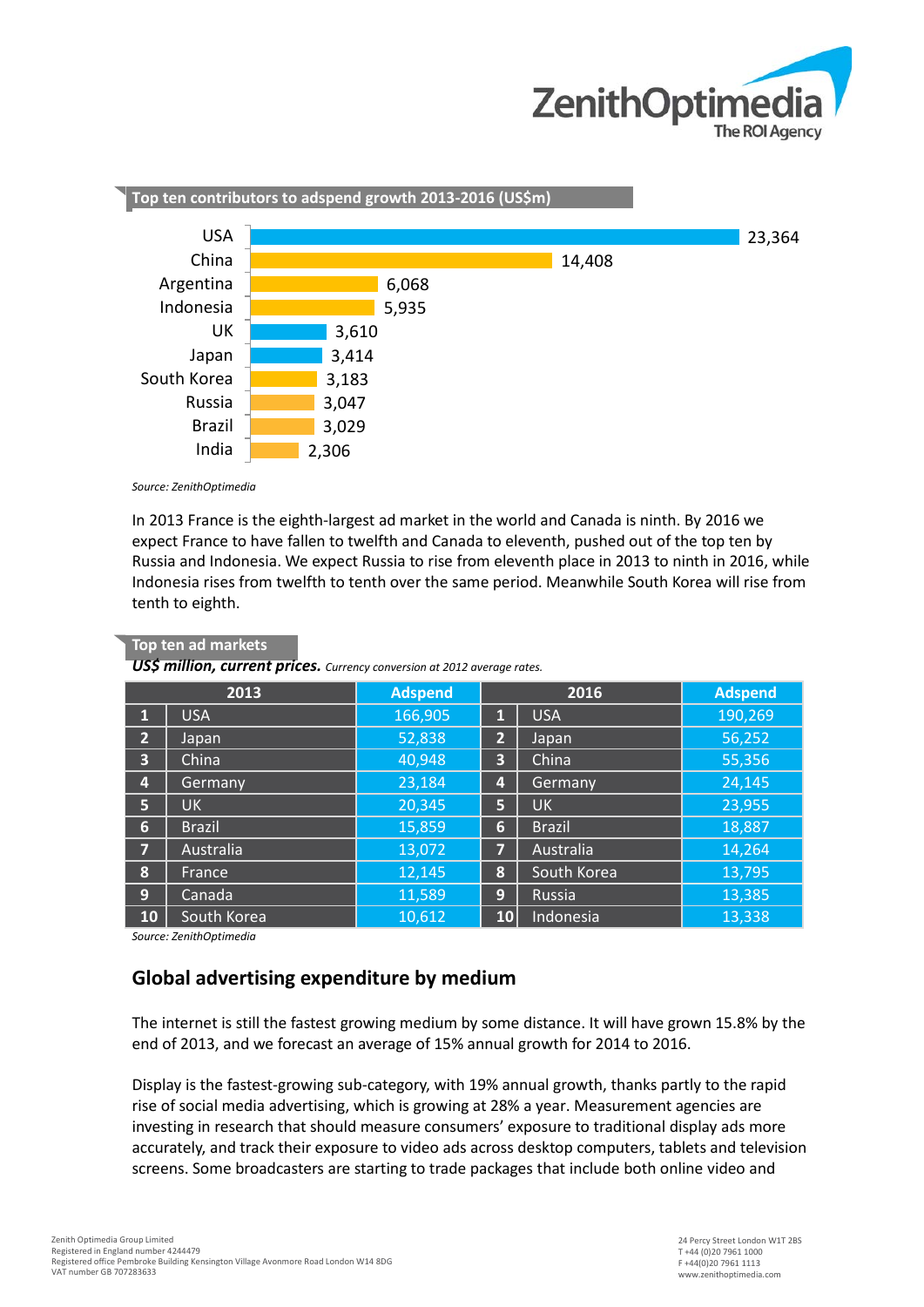

television spots. Advertisers are now recognising the value of social media for brand building and purchase consideration purposes.

We forecast paid search to grow at an average rate of 14% a year to 2016, driven by continued innovation from the search engines, including the display of richer product information and images within ads, better localisation of search results, and mobile ad enhancements like click-tocall and geo-targeting.

Online classified has been subdued since the downturn in 2009, since it depends heavily on the weak property and employment markets in the developed world. We forecast average annual growth of just 6% for the rest of our forecast period.



*Source: ZenithOptimedia*

Mobile advertising (by which we mean all internet ads delivered to smartphones and tablets, whether display, classified or search) has now truly taken off and is growing seven times faster than desktop internet. We forecast mobile advertising to grow by an average of 50% a year between 2013 and 2016, driven by the rapid adoption of smartphones and tablets. By contrast we forecast desktop internet advertising to grow at an average of 7% a year.

We estimate global expenditure on mobile advertising at US\$13.5bn in 2013, representing 13.1% of internet expenditure and 2.7% of advertising across all media. By 2016 we forecast this total to rise to US\$45.4bn, which will be 29.0% of internet expenditure and 7.7% of all expenditure. This means mobile will leapfrog radio, magazines and outdoor to become the world's fourth-largest medium by the end of our forecast period.

Since it began in the mid-1990s, internet advertising has principally risen at the expense of print. Between 2003 and 2013 the internet's share of global advertising rose by 17 percentage points, while newspapers' share fell 13 points and magazines' share fell by 5 points. We predict internet advertising will increase its share of the ad market from 20.6% in 2013 to 26.6% in 2016, while newspapers and magazines will continue to shrink at an average of 1%-2% a year. Note that these figures include only advertising in printed editions of these publications, not on their websites, or in tablet editions or mobile apps, all of which are picked up in our internet category. Internet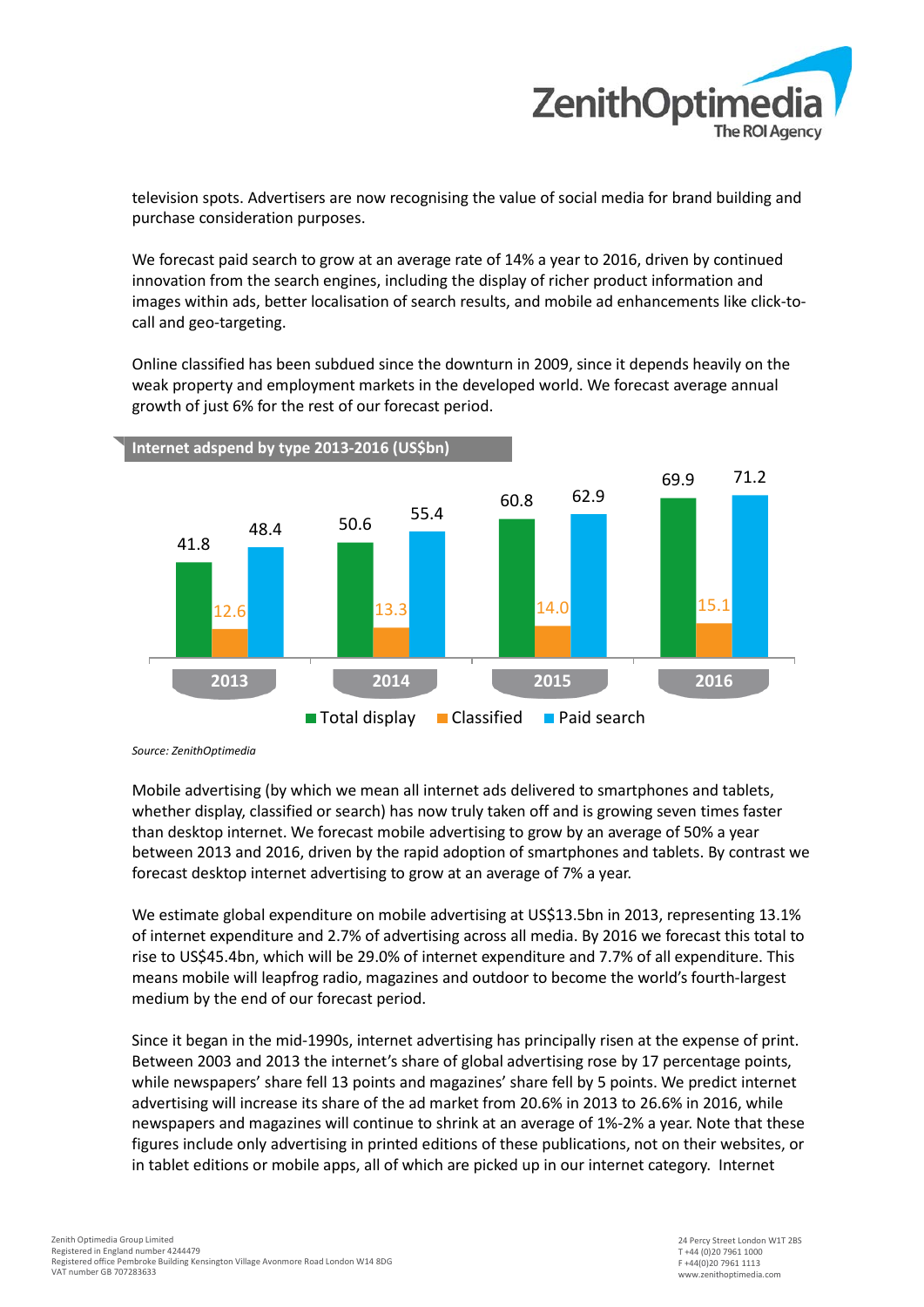

advertising has overtaken newspaper advertising for the first time in 2013, and we forecast it to exceed the combined total of newspaper and magazine advertising in 2015.

Mobile is now the main driver of global adspend growth. We forecast mobile to contribute 36% of all the extra adspend between 2013 and 2016. Television is the second largest contributor (accounting for 34% of new ad expenditure), followed by desktop internet (25%).



Television's share of global adspend has stabilised, after growing slowly but surely for most of the last three decades. Television accounted for 31% of spend in 1980, 32% in 1990, 36% in 2000 and 39% in 2010. We now expect television's market share to peak in 2013 at 40.2%, before falling back marginally to 39.3% in 2016.



*Source: ZenithOptimedia*